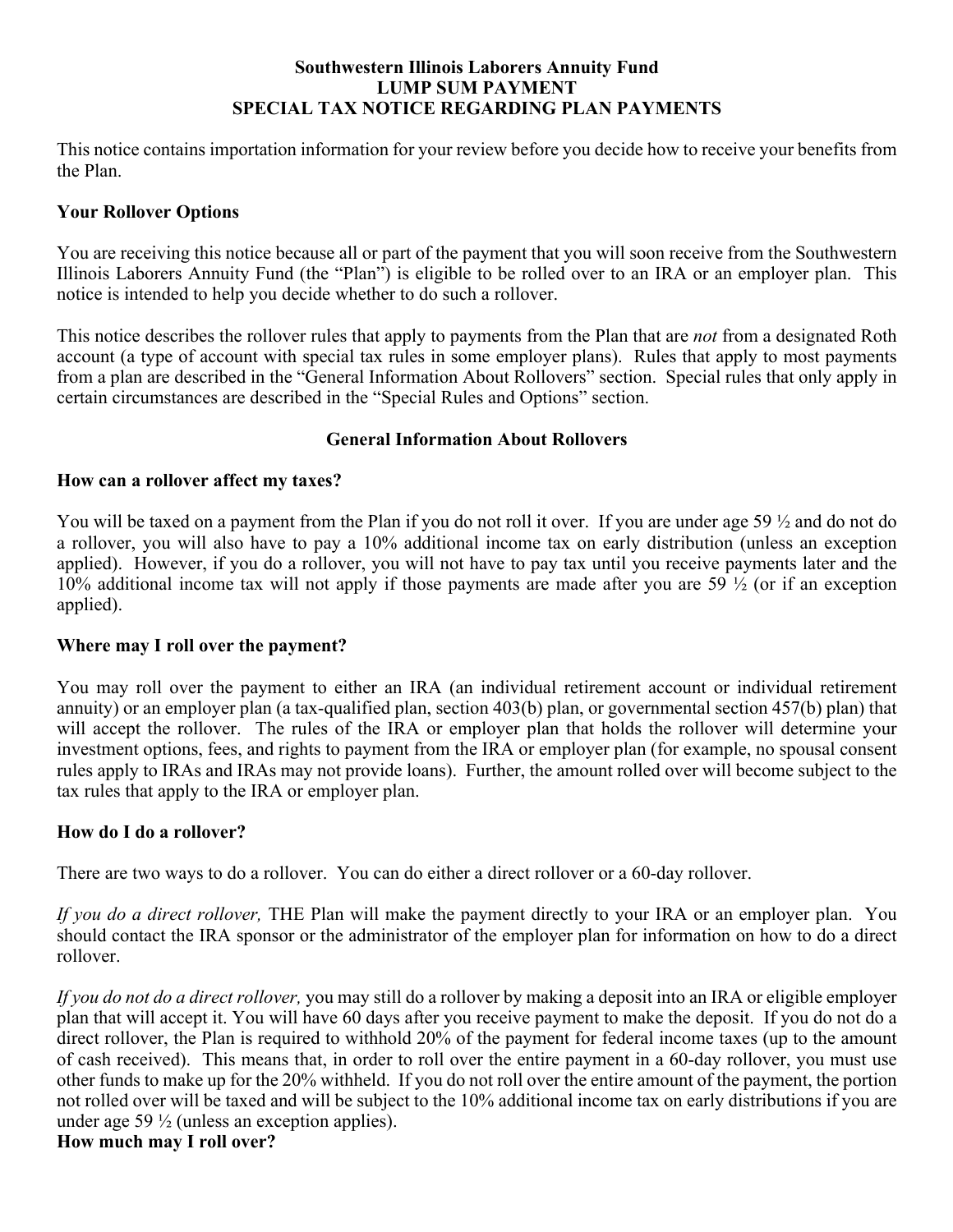If you wish to do a rollover, you may roll over all or part pf the amount eligible for rollover. Any payment from the Plan is eligible for rollover, except:

- Certain payments spread over a period of at least 10 tears or over your life or life expectancy (or the lives or joint life expectancy of you and your beneficiary)
- Required minimum distributions after age  $70\frac{1}{2}$  (or after death)
- Hardship distributions
- Corrective distributions of contributions that exceed tax law limitations

The Plan administrator can tell you what portion of a payment is eligible for rollover.

# **If I do not do a rollover, will I have to pay the 10% additional income tax on early distributions?**

If you are under the age 59 ½, you will have to pay the 10% additional income tax on early distributions for any payment form the Plan (including amounts withheld for income tax) that you do not roll over, unless one of the exceptions listed below applies. This tax is in addition to the regular income tax on the payment not rolled over.

The 10% additional income tax does not apply to the following payments from the Plan:

- Payments made after you separate from service if you will be at least age 55 in the year of the separation
- Payments that start after you separate from service if paid at least annually in equal or close to equal amounts over your life or life expectancy (of the lives or joint life expectancy of you and your beneficiary)
- Payments made due to disability
- Payments after your death
- Corrective distributions of contributions that exceed tax law limitations
- Payments made directly to the government to satisfy a federal tax levy
- Payments made under a qualified domestic relations order (QDRO)
- Payments up to the amount of your deductible medical expenses
- Certain payments made while you are on active duty if you were a member of a reserve component called to duty after September 11, 2001 for more than 179 days

# **If I do a rollover to an IRA, will the 10% additional income tax apply to early distributions form the IRA?**

If you receive a payment from an IRA when you are under age 59  $\frac{1}{2}$ , you will have to pay the 10% additional income tax on early distributions from the IRA, unless an exception applies. In general, the exceptions to the 10% additional income tax for early distributions form an IRA are the same as the exceptions listed above for early distributions from a plan. However, there are a few differences for payments from an IRA, including:

- There is no exception for payments after separation from service that are made after age 55
- The exception for qualified domestic relations orders (QDROs) does not apply (although a special rule applies under which, as part of the divorce or separation agreement, a tax-free transfer may be made directly to an IRA of a spouse or former spouse).
- The exception for payments made at least annually in equal or close to equal amounts over a specified period applies without regard to whether you have had a separation from service.
- There are additional exceptions for  $(1)$  payments for qualified higher education expenses,  $(2)$  payments up to \$10,000 used in a qualified first-time home purchase, and (3) payments after you have received unemployment compensation for 12 consecutive weeks (or would have been eligible to receive unemployment compensation but for self-employed status).

## **Will I owe State income taxes?**

This notice does not describe any State or local income tax rules (including withholding rules).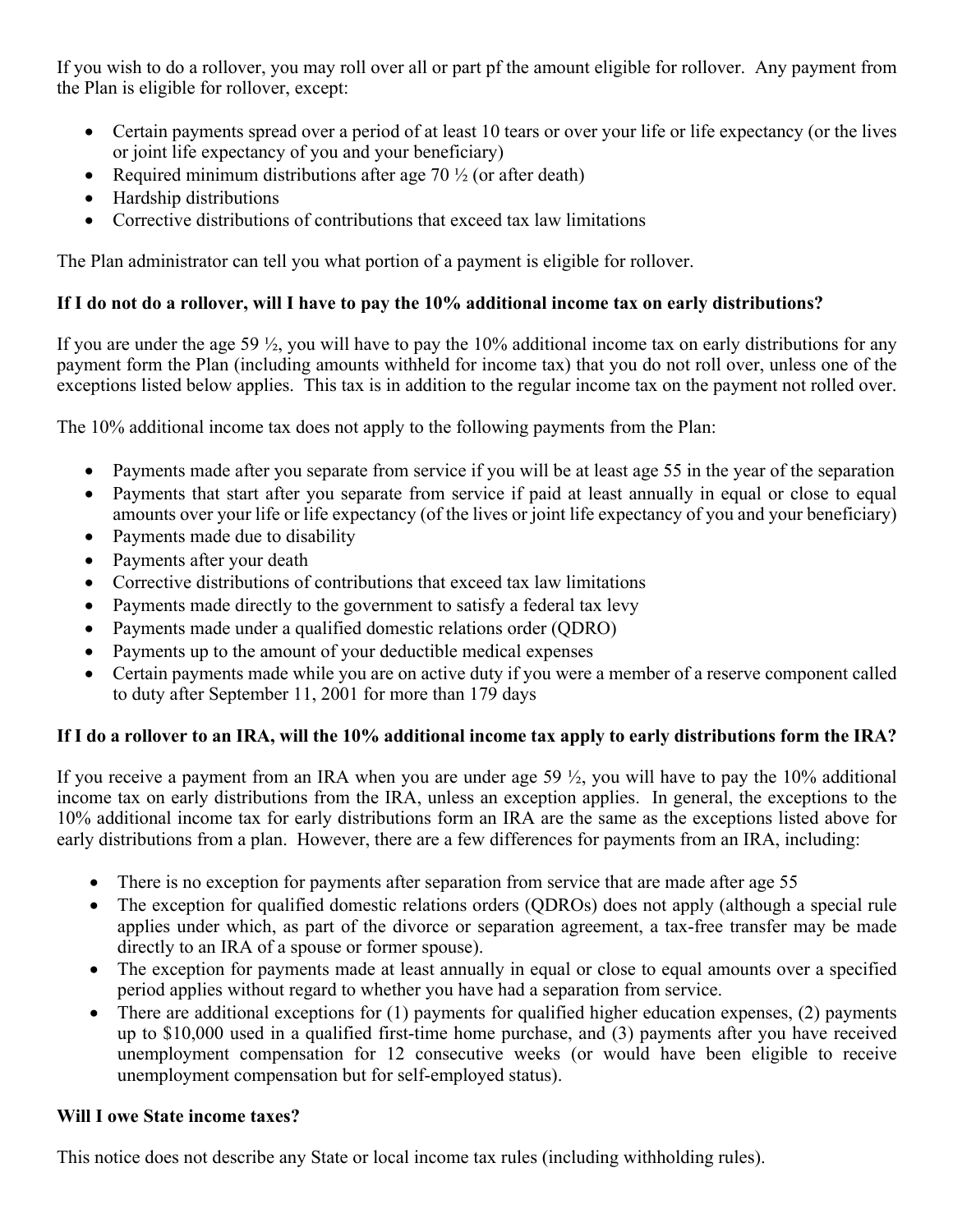## **Special Rules and Options**

### **If you miss the 60-day rollover deadline**

Generally, the 60-day rollover deadline cannot be extended. However, the IRS has the limited authority to waive the deadline upon certain extraordinary circumstances, such as when external events prevented you from completing the rollover by the 60-day rollover deadline. To apply for a waiver, you must file a private letter ruling request with the IRS. Private letter ruling requests require the payment of a nonrefundable user fee. For more information, see IRS Publication 590*, Individual Retirement Arrangements (IRAs).*

### **If you were born on or before January 1, 1936**

If you were born on or before January 1, 1936 and receive a lump sum distribution that you do not roll over, special rules for calculating the amount of the tax on the payment might apply to you. For more information, see IRS Publication 575, *Pension and Annuity Income.*

#### **If you roll over your payment to a Roth IRA**

You can roll over a payment from the Plan made before January 1, 2010 to a Roth IRA only if your modified adjusted gross income is not more than \$100,000 for the year the payment is made to you and, if married, you file a joint return. These limitations do not apply to payments made to you from the Plan after 2009. If you wish to roll over the payment to a Roth IRA, but you are not eligible to do a rollover to a Roth IRA until after 2009, you can do a rollover to a traditional IRA and then, after 2009, elect to convert the traditional IRA into a Roth IRA.

If you roll over the payment to a Roth IRA, a special rule applies under which the amount of the payment rolled over (reduced by any after-tax amounts) will be taxed. However, the 10% additional income tax on early distributions will not apply (unless you take the amount rolled over out of the Roth IRA within 5 years, counting from January 1 of the year of the rollover). For payments from the Plan during 2010 that are rolled over to a Roth IRA, the taxable amount can be spread over a 2-year period starting in 2011.

If you roll over the payment to a Roth IRA, later payments from the Roth IRA that are qualified distributions will not be taxed (including earnings after the rollover). A qualified distribution from a Roth IRA is a payment made after you are age 59 ½ (or after your death or disability, or as a qualified first-time homebuyer distribution of up to \$10,000) and after you have had a Roth IRA for at least 5 years. In applying this 5-year rule, you count from January 1 of the year for which your first contribution was made to a Roth IRA. Payments from the Roth IRA that are not qualified distributions will be taxed to the extent of earnings after the rollover, including the 10% additional income tax on early distributions (unless an exception applies). You do not have to take required minimum distributions from a Roth IRA during your lifetime. For more information, see IRS Publication 590, *Individual Retirement Arrangements (IRAs).*

You cannot roll over a payment from the Plan to a designated Roth account in an employer plan.

## **If you are not a Plan participant**

*Payments after death of the participant.* If you receive a distribution after the participant's death that you do not want to roll over, the distribution will generally be taxed in the same manner described elsewhere in this notice. However, the 10% additional income tax on early distributions and spiral rule described under the section "If you were born on or before January 1, 1936" applies only if the participant was born on or before January 1, 1936.

**If you are a surviving spouse.** If you receive a payment from the Plan as the surviving spouse of a deceased participant, you have the same rollover options that the participant would have had, as described elsewhere in this notice. In addition, if you choose to do a rollover to an IRA, you may treat the IRA as your own or as a inherited IRA.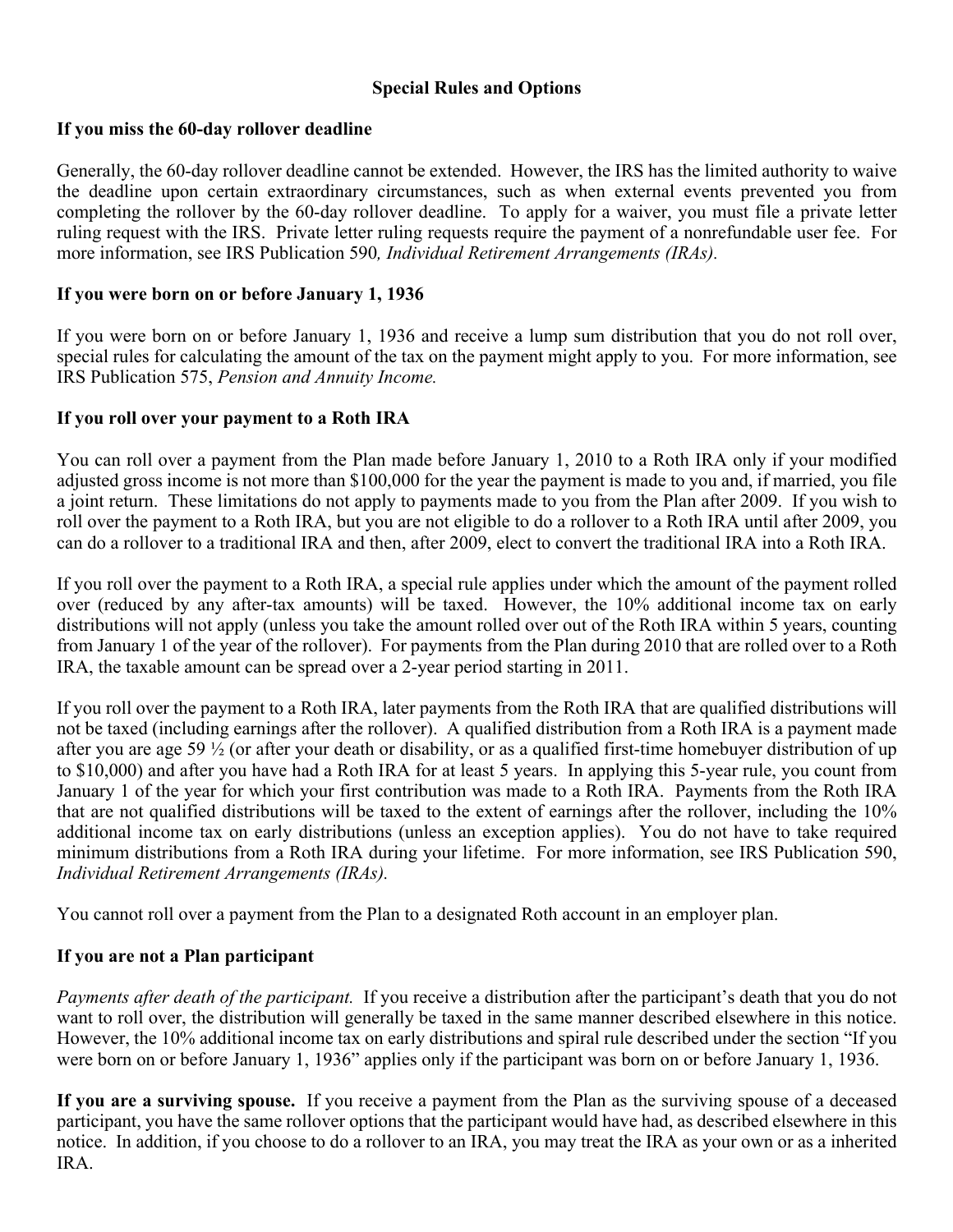An IRA you treat as your own is treated like any other IRA of yours, so that payments made to you before you are age 59 ½ will be subject to the 10% additional income tax on early distributions (unless an exception applies) and required minimum distributions from your IRAA do not have to start until after you are age 70 ½.

If you treat the IRA as an inherited IRA, payments from the IRA will not be subject to the 10% additional income tax on early distributions. However, if the participant had started taking required minimum distributions, you will have to receive required minimum distributions from the inherited IRA. If the participant had not started taking required minimum distributions from the Plan, you will not have to start receiving required minimum distributions from the inherited IRA until the year the participant would have been age 70 ½.

**If you are a surviving beneficiary other than a spouse.** If you receive a payment from the Plan because of the participant's death and you are a designated beneficiary other than a surviving spouse, the only rollover option you have is to do a direct rollover to an inherited IRA. Payments from the inherited IRA will not be subject to the 10% additional income tax on early distributions. You will have to receive required minimum distributions from the inherited IRA.

*Payments under a qualified domestic relations order.* If you are the spouse or former spouse of the participant who receives a payment from the Pan under a qualified domestic relations order (QDRO), you generally have the same options the participant would have (for example, you may roll over the payment to your own IRA or eligible employer plan that will accept it). Payments under the QDRO will not be subject to the 10% additional income tax on early distributions.

# **If you are a nonresident alien**

If you are a nonresident alien and you do not do a direct rollover to a U.S. IRA or U.S. employer plan, instead of withholding 20%, the Plan is generally required to withhold 30% of the payment for federal income taxes. If the amount withheld exceeds the amount of tax you owe (as may happen if you do a 60-day rollover), you may request an income tax refund by filing for 1040NR and attaching your Form 1042-S. See Form W-8BEN for claiming that you are entitled to a reduced rate of withholding under an income tax treaty. For more information, see also IRA Publication 519, *U.S. Tax Guide for Aliens,* and IRS Publication 5151, *Withholding of Tax on Nonresident Aliens and Foreign Entities.*

# **Other special rules**

If a payment is one in a series of payments for less than 10 years, your choice whether to make a direct rollover will apply to all later payments in the series (unless you make a difference choice for later payments).

If your payments for the year are less than \$200, the Plan is not required to allow you to do a direct rollover and is not required to withhold for federal income taxes. However, you may do a 60-day rollover.

Unless you elect otherwise, a mandatory cash-out of more than \$1,000 will be directly rolled over to an IRA chosen by the Plan administrator. A mandatory cash-out is a payment from a plan to a participant made before age 62 (or normal retirement age, if later) and without consent, where the participant's benefit does not exceed \$5,000 (not including any amounts held under the plan as a result of a prior rollover made to the plan).

You may have special rollover rights if you recently served in the U.S. Armed Forces. For more information, see IRS Publication 3, *Armed Forces' Tax Guide.*

## **For more information**

You may wish to consult with a professional tax advisor before taking a payment from the Plan. Also, you can find more detailed information on the federal tax treatment of payments from employer plans in: IRS Publication 575, *Pension and Annuity Income;* IRS Publication 590, *Individual Retirement Arrangements (IRAs);* and IRS